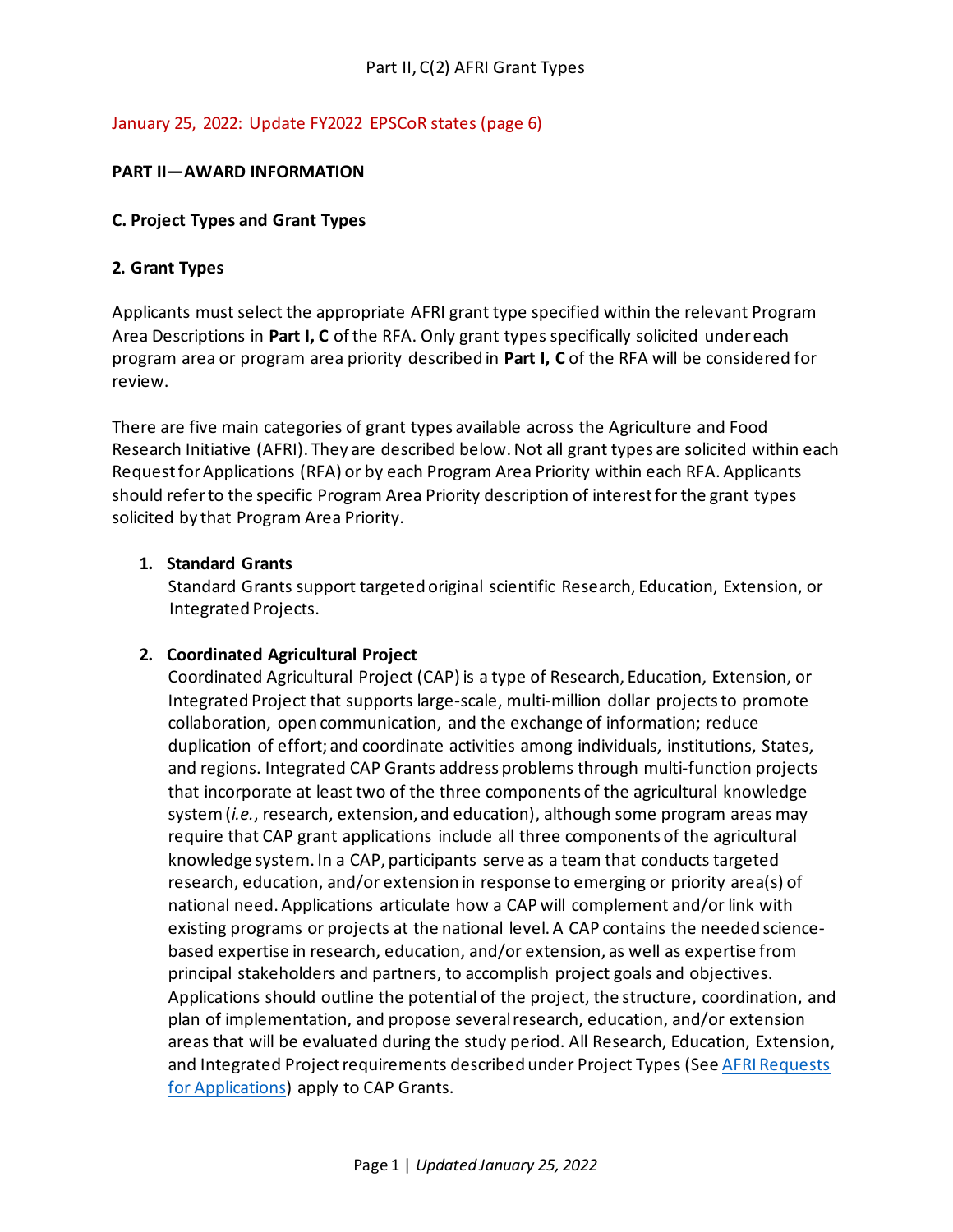## **3. Conference Grants**

Conference Grants support scientific meetings that bring together scientists to identify research, education, and/or extension needs, update information, or advance an area of science. These activities are recognized as integral parts of scientific efforts. Support for a limited number of meetings covering subject matter encompassed by this solicitation will be considered for partial or, if modest, total support. Individual conference grants may not exceed \$50,000 in total costs and are not renewable. Indirect costs are not permitted on Conference Grant awards. For all requests of \$25,000 or more, applicants should consult with the program contact listed in the request for applications (RFA) regarding suitability of the application for submission to the relevant program area priority.

Letter of Intent is required for all Conference Grants and must be submitted a minimum of 195 days before the conference begins. Applications must be submitted after LOI decision response and a minimum of 150 days before the conference begins.

### **4. Food and Agricultural Science Enhancement Grants**

Food and Agricultural Science Enhancement (FASE) Grants strengthen science capabilities in research, education, and/or extension programs. FASE Grants are designed to help institutions develop competitive projects, and to attract new scientists and educators into careers in high-priority areas of national need in agriculture, food, and environmental sciences. FASE Grants provide support for Pre- and Postdoctoral Fellowships, New Investigators, and Strengthening Grants. Specific eligibility requirements for these grants are described below.

### **a. Pre- and Postdoctoral Fellowships Grants**

Pre- and Postdoctoral Fellowships Grants provide fellowships to predoctoral, and postdoctoral students in the agricultural sciences. The program goals are to prepare the next generation of scientists through doctoral and postdoctoral fellowships.

## **b. New Investigator Grants**

An individual who is beginning their career, does not have an extensive scientific publication record, and has less than five years postgraduate career-track experience is encouraged to submit an application for a New Investigator Grant for research, education, and/or extension activities. The new investigator may not have received competitively awarded Federal research funds as Project Director (PD) with the exception of pre- or postdoctoral grants and AFRI Seed Grants. Federal funding received by the applicant as Co-PD of previously awarded competitive grants does not count against New Investigator eligibility.

Eligibility requirements for a New Investigator Grant apply only to the PD and not to Co-PDs or collaborators. The application must contain documentation that lists all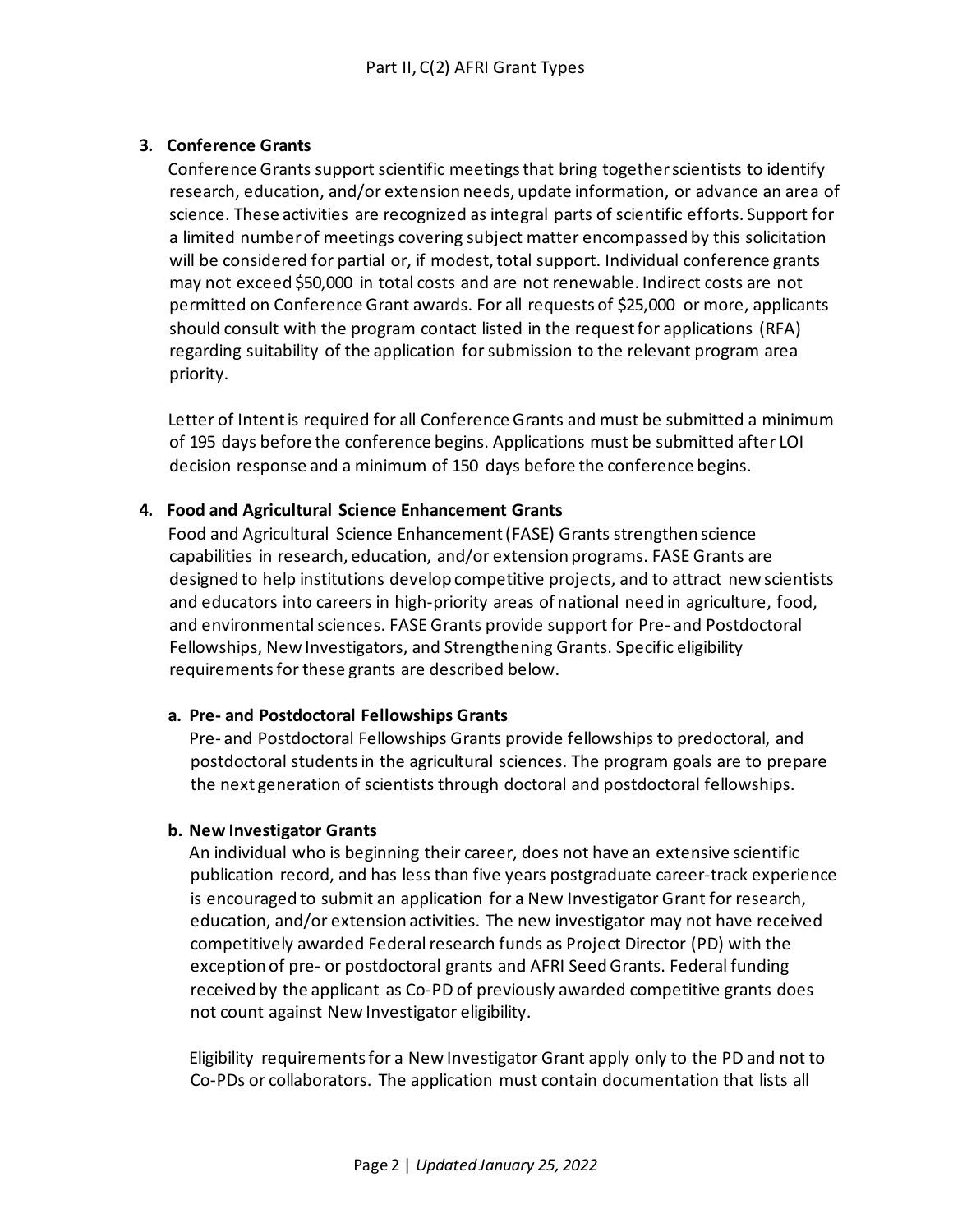prior federal support. The work proposed for New Investigator Grants must address a specific Program Area Priority described in Part I, C of the RFA.

New Investigator Grant applications do not need to adhere to the eligibility requirements described for Strengthening Grants below unless they are applying under both grant types.

Starting in FY 2021, there are two types of New Investigator Grants available:

- The first is a Standard Grant (i.e., New Investigator Standard Grant), which is a Standard Grant application in all respects except that the Project Director meets the eligibility criteria described previously for New Investigators. These are reviewed with all other Standard Grant applications submitted to the respective program area priority, with special consideration given by NIFA program staff to funding of New Investigator Standard Grant applications that fall below the funding line. In these cases, the New Investigator box must be checked under FASE on the AFRI Project Type form.
- Individuals qualifying as New Investigators are also eligible to apply for a Seed Grant (i.e., New Investigator Seed Grants described subsequently) regardless of institutional affiliation and eligibility for Strengthening Grants described subsequently. An individual applicant may submit only one Seed Grant as PD during the current fiscal year. New Investigators also may only receive one New Investigator SeedGrant as PD during their career. New Investigator Seed Grant applications will be reviewed with other Seed Grant applications submitted to the respective program area priority with special consideration given to funding of New Investigator Seed Grant applications. In these cases, both the New Investigator and Seed Grant boxes should be checked under FASE on the AFRI Project Type form.

## **c. Strengthening Grants**

These funds are expected to enhance institutional capacity with the goal of leading to future funding in the project area, as well as strengthen the competitiveness of the investigator's research, education, and/or extension activities. Strengthening Grants consist of Seed Grants, Equipment Grants, Sabbatical Grants, Strengthening Standard Grants, Strengthening Coordinated Agricultural Projects (CAP) Grants and Strengthening Conference Grants. The work proposed for Strengthening Grants must address specific Program Area Priorities described under Program Area Descriptions in Part I, C., of the RFA. All applications submitted for Strengthening Grants must fulfill the eligibility requirements described below.

## 1) Strengthening Grants Eligibility

Strengthening grants are limited to 1) small and mid-sized or minority-serving degree-granting institutions that previously had limited institutional success for receiving Federal funds or 2) State Agricultural Experiment Stations or degree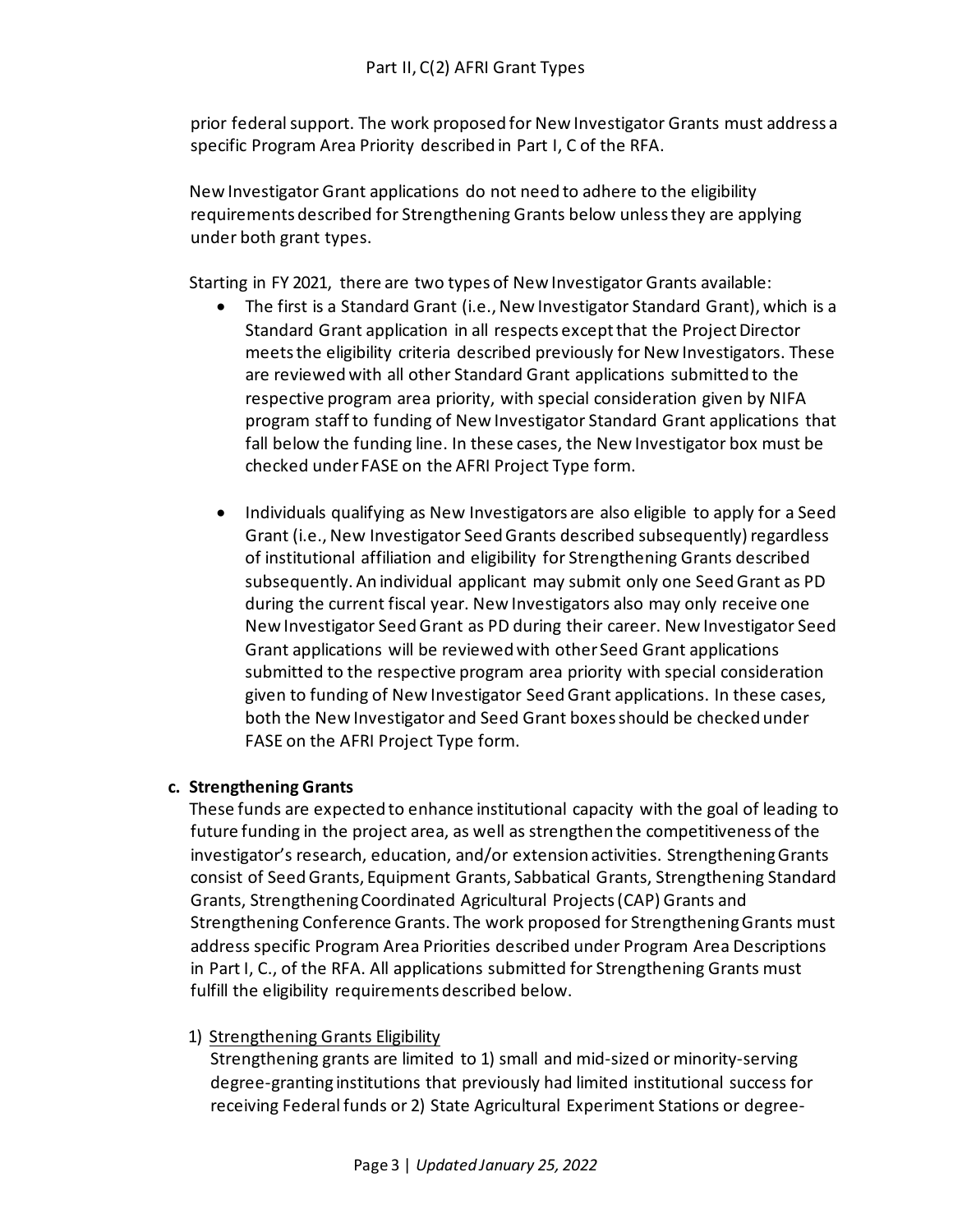granting institutions eligible for USDA Established Program to Stimulate Competitive Research (EPSCoR) funding. The grants submitted by these institutions are eligible for reserved strengthening funds for Research, Education, Extension, and Integrated Project grants. See the [Flow Chart for Strengthening](https://nifa.usda.gov/sites/default/files/resource/FASE%20Strengthening%20Grant%20Eligibility%20Flow%20Chart.pdf)  [Grant Eligibility](https://nifa.usda.gov/sites/default/files/resource/FASE%20Strengthening%20Grant%20Eligibility%20Flow%20Chart.pdf) to assist with determining eligibility for Strengthening Grants. Eligibility requirements for Strengthening Grants apply only to the PD's institution and not to the institutions of Co-PDs or collaborators.

## 2) Strengthening Grants Eligibility Definitions

**a) EPSCoR States** [\(FASE & EPSCoR Program\)](http://nifa.usda.gov/resource/afri-fase-epscor-program)

Every year, the National Institute of Food and Agriculture (NIFA) determines the states that are eligible for USDA EPSCoR funding. This list includes states having a funding level no higher than the 38<sup>th</sup> percentile of all States based on a 3-year rolling average of AFRI funding levels, excluding FASE Strengthening funds granted to EPSCoR States and small-midsized and minority-serving degree-granting institutions. Please see the applicable list below for your specific RFA.

## **FY 2021:**

For FY 2021 AFRI RFAs including AFRI Foundational and Applied Science RFA applications for 2021 deadlines, while significant FY 2020 funds are unobligated, the eligibility determinations are based on the data obtained from grants made through the AFRI program from 2017 through 2019. For FY 2021, the following States meet the requirements for this category:

| <b>State Name</b> | <b>Abbreviation</b> |
|-------------------|---------------------|
| Connecticut       | СT                  |
| Hawaii            | нι                  |
| Idaho             | ID                  |
| Louisiana         | LA                  |
| Maine             | ME                  |
| Massachusetts     | MA                  |
| Mississippi       | MS                  |
| Montana           | МT                  |
| Nevada            | NV                  |
| New Hampshire     | NΗ                  |
| New Jersey        | NJ                  |
| New Mexico        | NΜ                  |
| North Dakota      | ΝD                  |
| Oklahoma          | ОΚ                  |
| Rhode Island      | RI                  |
| South Carolina    | SC                  |
| South Dakota      | SD                  |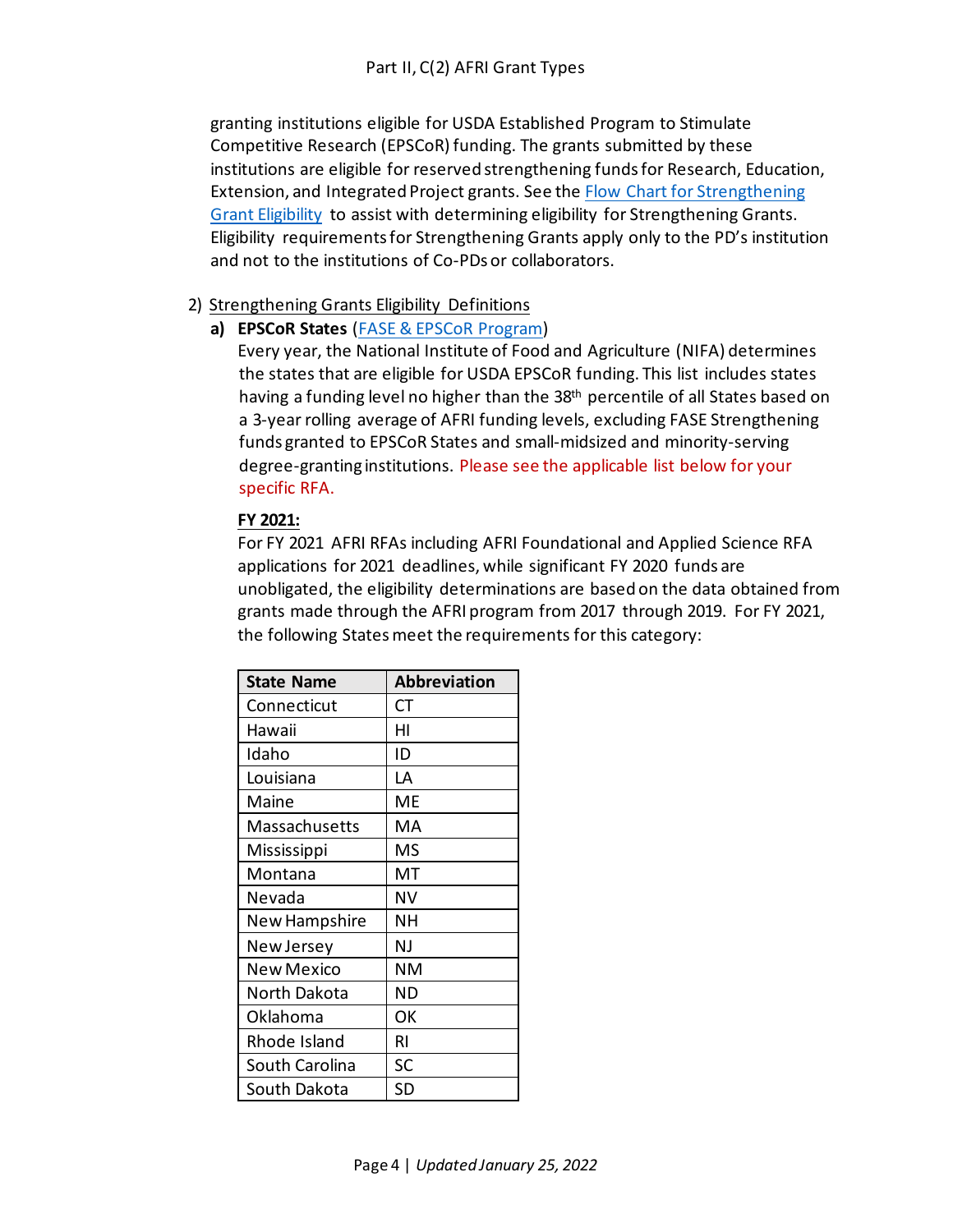| l State Name | Abbreviation |
|--------------|--------------|
| l Utah       |              |
| Vermont      |              |

Other entities eligible for USDA EPSCoR funds in FY 2021 include the following United States commonwealths, territories, possessions and their successors, and the District of Columbia:

| <b>Name</b>              | <b>Abbreviation</b> |
|--------------------------|---------------------|
| American Samoa           | AS                  |
| District of Columbia     | DC                  |
| Guam                     | GU                  |
| Micronesia               | FM                  |
| <b>Northern Marianas</b> | MP                  |
| <b>Puerto Rico</b>       | РR                  |
| Virgin Islands (U.S.)    | v١                  |

### **FY 2022:**

For FY 2022 AFRI RFAs, including the AFRI Foundational and Applied Science RFA, AFRI Education and Workforce Development RFA, and AFRI Sustainable Agricultural Systems RFA applications for 2022 deadlines, while significant FY 2021 funds are unobligated, the eligibility determinations are based on the data obtained from grants made through the AFRI program from 2018 through 2020. For FY 2022, the following States meet the requirements for this category:

| <b>State Name</b>     | <b>Abbreviation</b> |
|-----------------------|---------------------|
| Alabama               | AL                  |
| <b>Arkansas</b>       | ΑR                  |
| <b>Delaware</b>       | DE                  |
| Idaho                 | ID                  |
| Louisiana             | LA                  |
| Maine                 | ME                  |
| Montana               | МT                  |
| North Dakota          | ND                  |
| <b>New Hampshire</b>  | NΗ                  |
| <b>New Jersey</b>     | NJ                  |
| New Mexico            | NΜ                  |
| Nevada                | NV                  |
| <b>Oklahoma</b>       | ОΚ                  |
| <b>Rhode Island</b>   | RI                  |
| <b>South Carolina</b> | SC                  |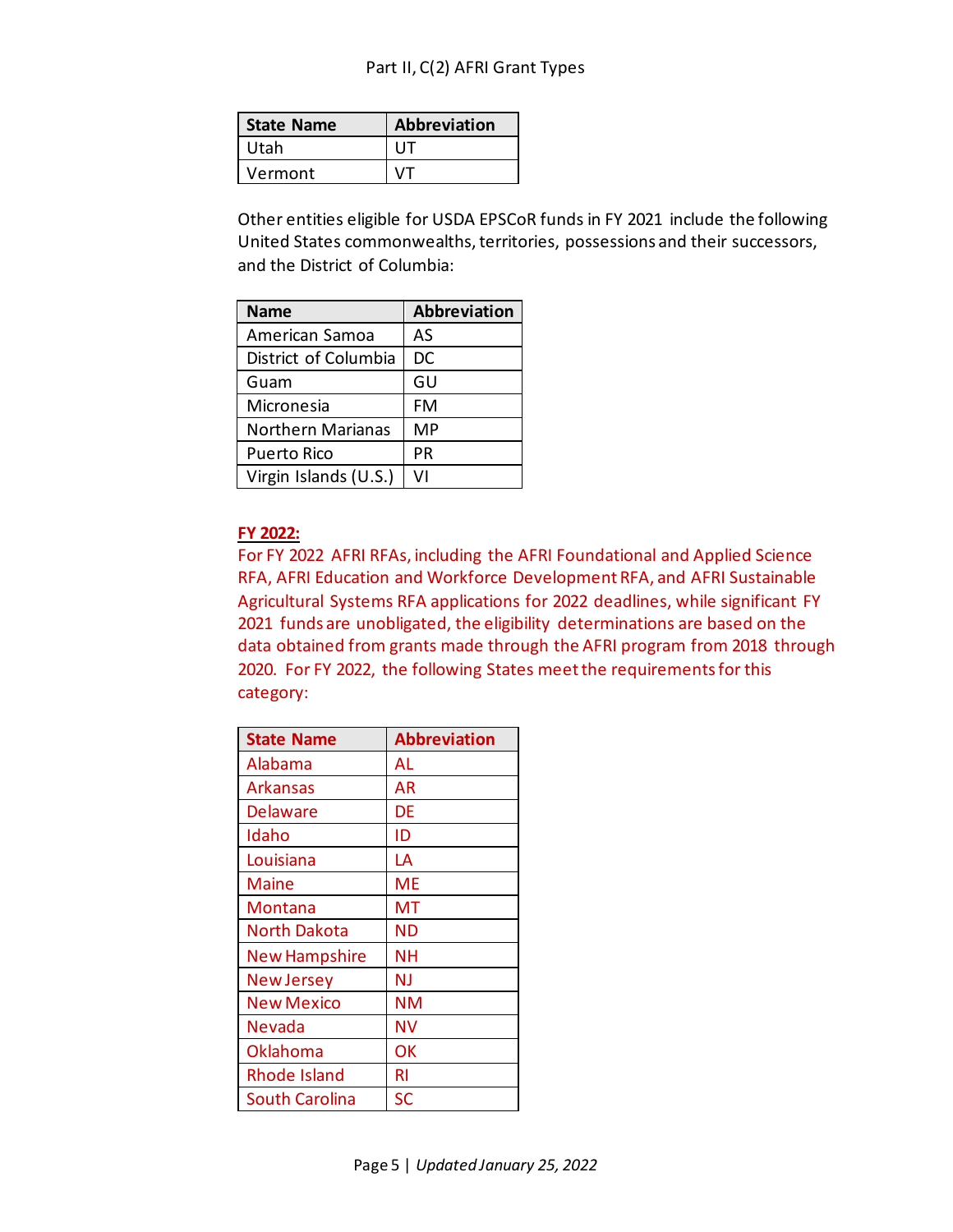| <b>State Name</b>   | <b>Abbreviation</b> |
|---------------------|---------------------|
| <b>South Dakota</b> | <b>SD</b>           |
| Utah                | UT                  |
| Vermont             | v٦                  |
| <b>Wyoming</b>      | wy                  |

Other entities eligible for USDA EPSCoR funds in FY 2022 include the following United States commonwealths, territories, possessions and their successors, and the District of Columbia:

| <b>Name</b>              | <b>Abbreviation</b> |
|--------------------------|---------------------|
| <b>American Samoa</b>    | AS                  |
| District of Columbia     | <b>DC</b>           |
| Guam                     | GU                  |
| <b>Micronesia</b>        | FM                  |
| <b>Northern Marianas</b> | MP                  |
| <b>Puerto Rico</b>       | <b>PR</b>           |
| Virgin Islands (U.S.)    | v١                  |

- b) **Small and mid-sized institutions** are academic institutions with a current total enrollment of 17,500 or less, including graduate and undergraduate as well as full- and part-time students. An institution in this instance is an organization that possesses a significant degree of autonomy as defined by being independently accredited in the current version of the Higher Education Directory, published by Higher Education Publications, Inc., 1801 Robert Fulton Drive, Suite 340, Reston, Virginia 20191 (Phone: (888) 349-7715; [www.hepinc.com\).](http://www.hepinc.com/)
- c) **Minority-serving institutions** are academic institutions whose enrollment of a single minority group or a combination of minority groups (as defined in Part VIII, D ofthe RFA) exceeds 50 percent of the total enrollment, including graduate and undergraduate as well as full- and part-time students.

Applicants applying under this category should indicate the current percentage of applicable minority students enrolled at the institution in a cover letter. An institution in this instance is an organization that possesses a significant degree of autonomy as defined by being independently accredited in the current version of the Higher Education Directory, published by Higher Education Publications, Inc., 1801 Robert Fulton Drive, Suite 340, Reston, Virginia 20191 (Phone: (888) 349-7715; [www.hepinc.com\).](http://www.hepinc.com/)

d) **Limited institutional success** is defined as institutions that are not among the most successful universities and colleges for receiving Federal funds for science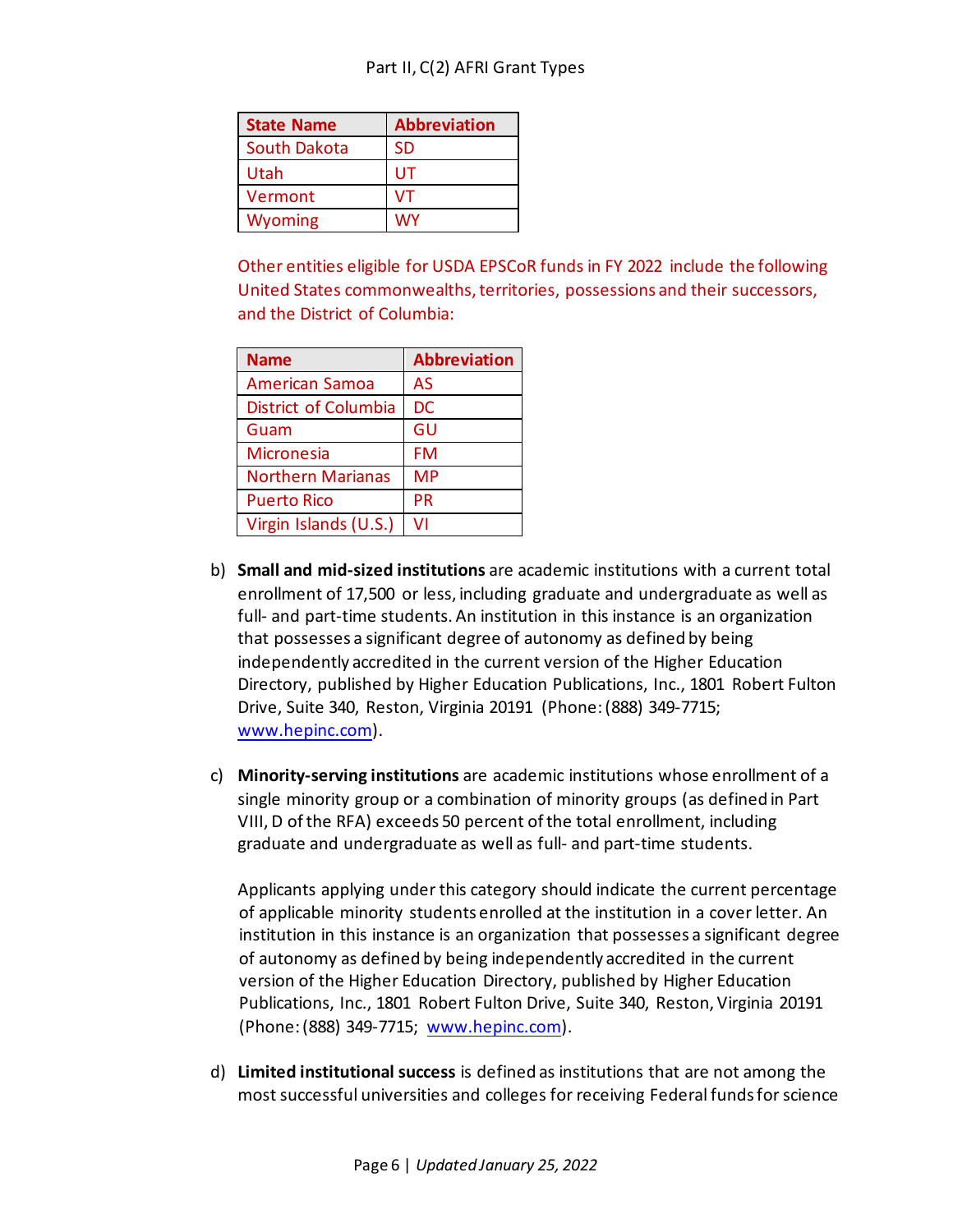and engineering research and development. See the [AFRI RFA Resources page](https://nifa.usda.gov/resource/afri-request-applications-resources) ("Table 1 Most Successful Institutions" in the attachments list) for an alphabetical list of the most successful institutions.

All institutions grouped under one main campus as listed in Table 1 Most Successful Institutions, unless located in an EPSCoR state, are excluded from eligibility for all strengthening funds. The institution may petition for an exemption to this rule as described in Part III, B of the RFA.

### 3) Strengthening Grant Types

An individual applicant may submit only one of the following types of strengthening applications (Sabbatical Grants, Equipment Grants, and Seed Grants) as Project Director (PD) during the current fiscal year. Investigators are encouraged to contact the appropriate Program Area Priority Contact, regarding suitability of project topics to verify that their submission is appropriate to the program area priority. For Equipment Grants, investigators are encouraged to contact the appropriate Program Area Priority Contact regarding appropriateness of requested equipment for topics within program area priority requirements.

### **a) Seed Grants**

Seed Grants are to provide funds to enable investigators to collect preliminary data (which may be obtained through establishing new domestic or international collaborations) or perform other preliminary activities in preparation for applying for future grants from AFRI. The grants are not intended to fund stand-alone projects, but rather projects that will lead to further work applicable to one of the AFRI Program Areas. Seed Grant applications proposing an Integrated Project only need to include one of the three functions (research, education, extension) and justify how this Seed Grant will allow the applicant to become competitive for future Integrated Project funding.

New Investigators are also eligible to apply for a Seed Grant (i.e., New Investigator Seed Grant). Individuals applying for a New Investigator Seed Grant must meet the eligibility criteria for New Investigators described previously, but do not need to meet eligibility for Strengthening Grants. In these cases, both the New Investigator and Seed Grant boxes should be checked under FASE on the AFRI Project Type form. An individual New Investigator applicant **may submit only one Seed Grant as PD during the current fiscal year**. New Investigators also may only receive **one New Investigator Seed Grant during their career**.

Seed Grants are limited to a total of \$300,000 (including indirect costs) for up to 2-years in duration and are not renewable. All Seed Grant applications submitted to the respective program area priority will be reviewed together,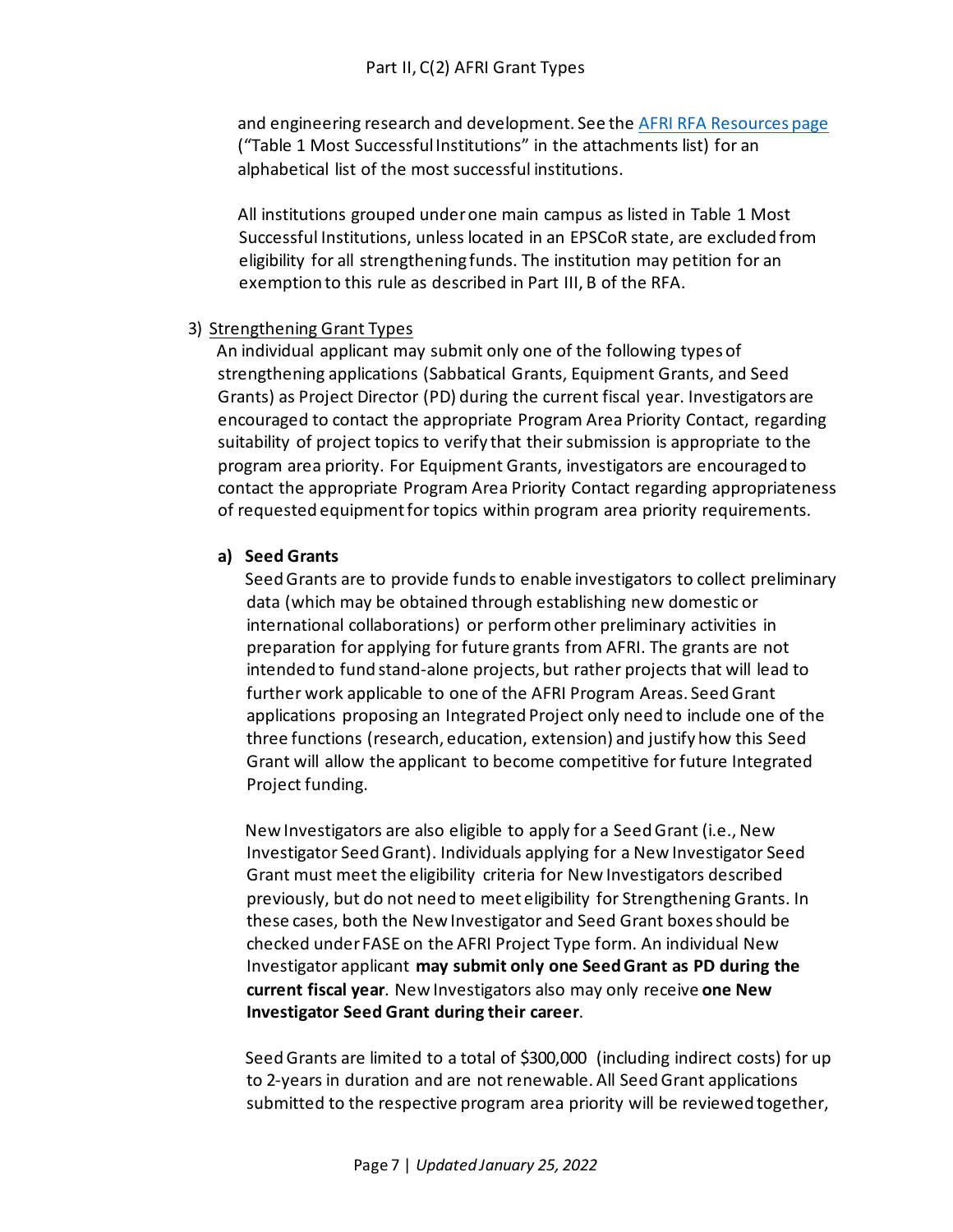with separate funding considerations given to Strengthening-eligible Seed Grants and New Investigator Seed Grant applications.

## **b) Equipment Grants**

Equipment Grants are designed to strengthen the research, education, and/or extension capacity of institutions by funding the purchase of one major piece of equipment. These grants are not intended to replace requests for equipment in individual project applications. Rather, they are intended to help fund items of equipment that will upgrade infrastructure. Requests for computer equipment are allowed only if the equipment is to be used in an activity integral to the proposed project. Requests for computer equipment will not be permitted if the equipment will primarily serve as a word processor or perform administrative functions.

Each request shall be limited to one major piece of equipment within the cost range of \$10,000-\$250,000 and are not renewable. The amount of Federal funding requested shall not exceed 50 percent of the cost or \$50,000, whichever is less. Unless a waiver is granted by NIFA using the criteria listed in Part III, C., of the RFA, it is the responsibility of the PD to secure required matching funds with non-Federal funds (see Part III, C for more information). No installation, maintenance, warranty, or insurance expenses may be paid from these grants, nor may these costs be part of the matching funds. Indirect costs are not permitted on Equipment Grant awards.

# **c) Sabbatical Grants**

Sabbatical Grants are to provide an opportunity for faculty to enhance their research, education, and/or extension capabilities by funding sabbatical leaves. Collaborative arrangements, domestic or international, are encouraged. Grants will be limited to one year of salary and funds for travel and supplies, where justified, and are not renewable.

NIFA also encourages and will support the concept of "mini-sabbaticals" for faculty and researchers desiring short-term training to learn new techniques that will improve their competitiveness. These short-term training opportunities generally follow all of the sabbatical requirements described beginning in Part IV, C., of the RFA but for a shorter duration. These grants may be used to participate in short courses offered at various research institutions.

# **d) Strengthening Standard Grants**

Standard Grant applications that meet the eligibility requirements for Strengthening Grants are eligible for reserved strengthening funds as Strengthening Standard Grants. The eligibility requirements only apply to the lead PD and are not required for Co-PD(s) associated with the project.